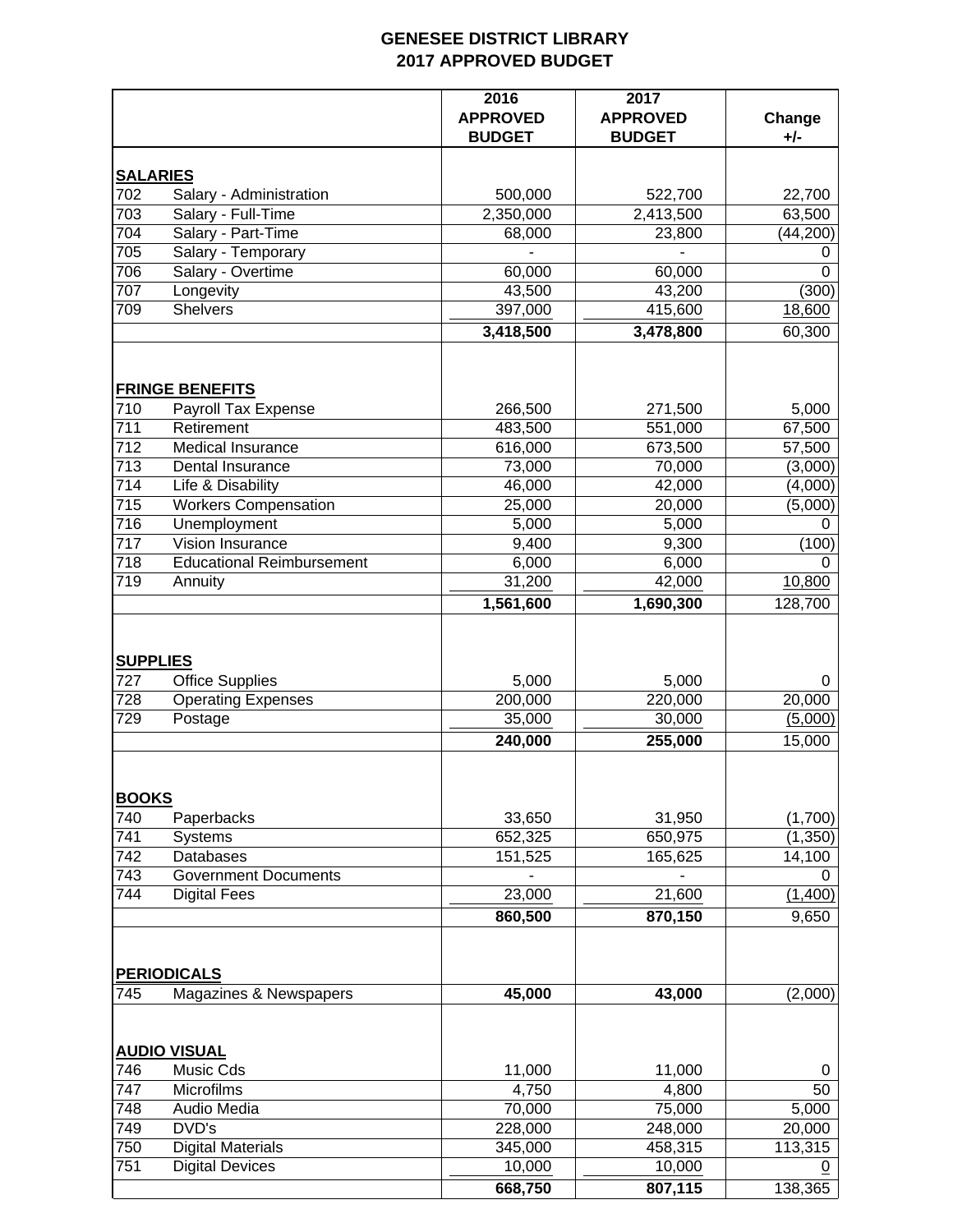## **GENESEE DISTRICT LIBRARY 2017 APPROVED BUDGET**

|                  |                                      | 2016<br><b>APPROVED</b><br><b>BUDGET</b> | 2017<br><b>APPROVED</b><br><b>BUDGET</b> | Change<br>+/-   |
|------------------|--------------------------------------|------------------------------------------|------------------------------------------|-----------------|
|                  | <b>CONTRACTUAL SERVICES</b>          |                                          |                                          |                 |
| 802              | Attorney                             | 30,000                                   | 30,000                                   | 0               |
| 803              | Payroll                              | 16,000                                   | 15,000                                   | (1,000)         |
| 804              | Auditor                              | 20,000                                   | 16,000                                   | (4,000)         |
| 805              | <b>Consulting Fees</b>               | 10,000                                   | 10,000                                   | 0               |
| 806              | Programming                          | 93,000                                   | 93,000                                   | $\Omega$        |
| 807              | Software                             | 64,000                                   | 55,000                                   | (9,000)         |
| 808              | <b>Staff Development</b>             | 8,000                                    | 8,000                                    | 0               |
| 810              | <b>Collection Costs</b>              | 31,000                                   | 30,000                                   | (1,000)         |
| 829              | <b>OCLC &amp; MARC</b>               | 59,000                                   | 63,800                                   | 4,800           |
|                  |                                      | 331,000                                  | 320,800                                  | (10, 200)       |
|                  | <b>TELEPHONE</b>                     |                                          |                                          |                 |
| 850              | Telephone                            | 250,000                                  | 210,000                                  | (40,000)        |
| <b>TRAVEL</b>    |                                      |                                          |                                          |                 |
| 860              | Travel - Regular                     | 25,000                                   | 25,000                                   | 0               |
| 861              | Travel - Workshop                    | 7,000                                    | 7,000                                    | 0               |
| 863              | Gas & Oil                            | 8,000                                    | 6,000                                    | (2,000)         |
|                  |                                      | 40,000                                   | 38,000                                   | (2,000)         |
| <b>PRINTING</b>  |                                      |                                          |                                          |                 |
| 900              | <b>Public Relations</b>              | 105,000                                  | 105,000                                  | 0               |
| 901              | Elections                            |                                          |                                          | $\mathbf 0$     |
| 902              | Advertising/Recruitment              |                                          |                                          | 0               |
| 903              | <b>Printing &amp; Publishing</b>     | 46,000                                   | 46,000                                   | $\mathbf 0$     |
| 904              | Events, Sponsorships & Themes        | 38,000                                   | 38,000                                   | $\underline{0}$ |
|                  |                                      | 189,000                                  | 189,000                                  | $\overline{0}$  |
|                  | <b>INSURANCE</b>                     |                                          |                                          |                 |
| 910              | <b>Building &amp; Contents</b>       | 18,000                                   | 18,000                                   | 0               |
| 911              | Liability & Bonds                    | 10,000                                   | 9,000                                    | (1,000)         |
| 912              | Car                                  | 6,000                                    | 4,000                                    | (2,000)         |
|                  |                                      | 34,000                                   | 31,000                                   | (3,000)         |
| <b>UTILITIES</b> |                                      |                                          |                                          |                 |
| 920              | <b>Public Utilities</b>              | 55,000                                   | 50,000                                   | (5,000)         |
|                  | <b>REPAIRS &amp; MAINTENANCE</b>     |                                          |                                          |                 |
| 930              | Equipment - Repairs & Maintenance    | 10,500                                   | 10,000                                   | (500)           |
| 931              | <b>Equipment - Service Contracts</b> | 100,000                                  | 100,000                                  | 0               |
| 933              | Equipment - Lease                    | 35,000                                   | 36,000                                   | 1,000           |
| 934              | Building - Repairs & Maintenance     | 17,000                                   | 17,000                                   | 0               |
| 935              | <b>Building - Service Contracts</b>  | 80,000                                   | 80,000                                   | 0               |
| 936              | <b>Building - Supplies</b>           | 7,500                                    | 7,000                                    | (500)           |
| 937              | <b>Computer Parts</b>                | 5,000                                    | 5,000                                    | 0               |
| 938              | Computers                            | 100,000                                  | 100,000                                  | 0               |
|                  |                                      | 355,000                                  | 355,000                                  | 0               |